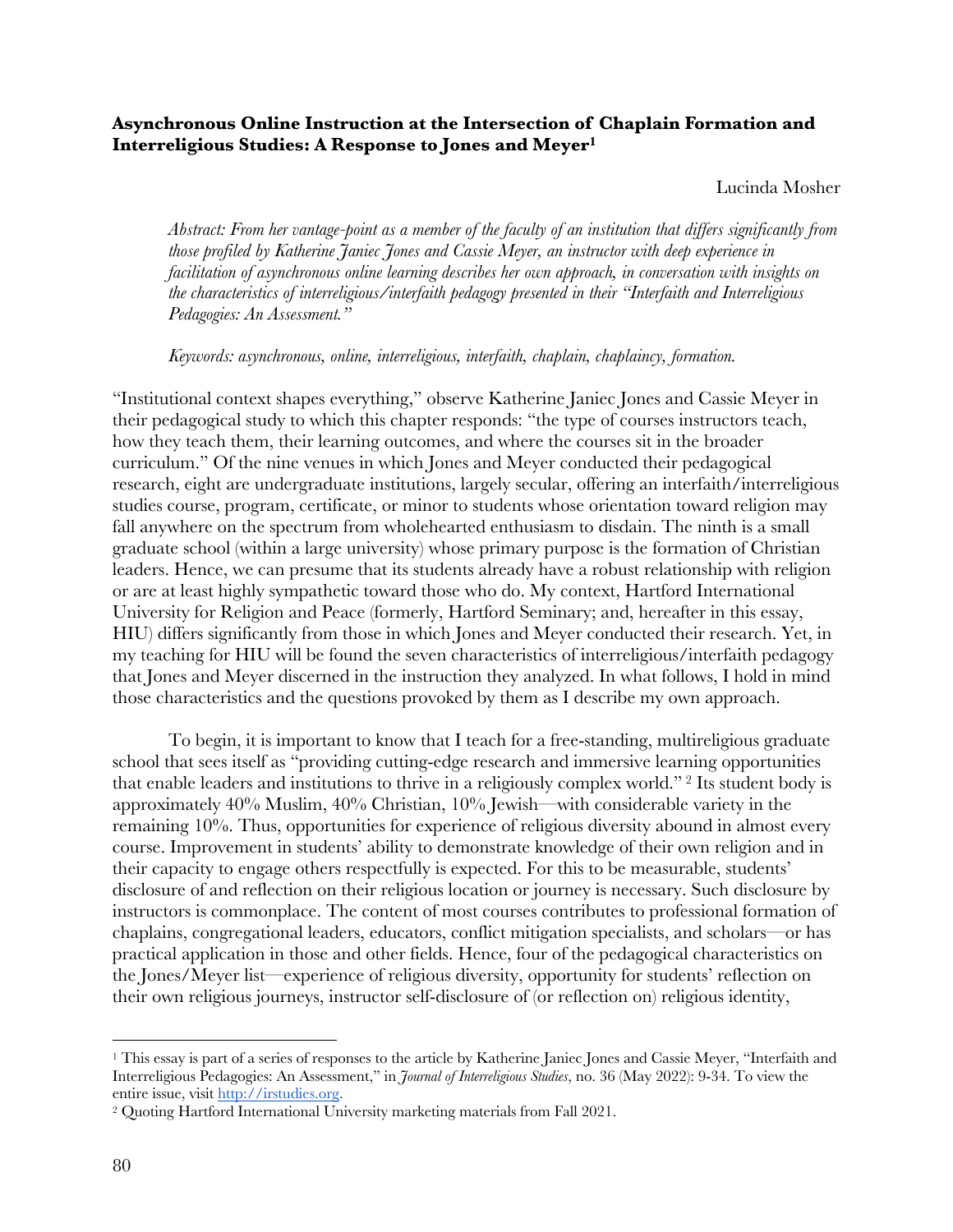forging of connections to professional skills—are integral to the HIU curriculum. They inform my approach, which is well known for its incorporation of the other three characteristics on the Jones/Meyer list: extensive use of case method, instruction in and opportunities for dialogue, and fostering of literacy (both religious and interreligious/interfaith).

How does such a pedagogy play out? As co-director (with Dr. Bilal Ansari) of HIU's Master of Arts in Chaplaincy program, I teach the foundational course, *Chaplaincy Models and Methods.* I also teach the course that serves both as the gateway to our Master of Arts in Interreligious Studies program and as a core element of our Master of Arts in International Peacebuilding program. When I plan a course for this context, I have three goals: I want my students to increase their command of the subject's particular content; I want them to finish the course with enhanced learning skills which will serve them well in the future—whatever the subject matter or the venue for knowledge acquisition; and I want to sharpen my own skills as an educator. I work toward these goals with creativity, flexibility, and enthusiasm—and, since the fall term of 2016, in asynchronous online mode exclusively. Because I teach asynchronously, I embrace a version of "flipped classroom" pedagogy. I stress to the students that they are in charge of their own learning. I am the facilitator who lays out and guides them around a banquet of "learning objects"—items to watch, hear, or read; activities to complete.

No matter what the course, I stipulate a working definition of "religion." Following H. Byron Earhart, I see it as "a distinctive set of beliefs, rituals, doctrines, institutions, and practices that enables the members of that tradition to establish, maintain, and celebrate *a meaningful world*," thus tantamount to *worldview* or *life-stance*. <sup>3</sup> I appreciate the breadth of this definition. I also heed Laurie Patton's reminder that "every definition needs to be interrogated by new and emerging content. Even if we end up reverting to it at the end of our inquiry."4 Therefore, the syllabus may also include a unit in which the term "religion" is examined in depth.

Even before my institution renamed itself and its degree programs, I used "interfaith" and "interreligious" as synonyms—and the latter almost to the exclusion of the former. I am maintaining that practice. I define "interreligious studies" as an intersectional, integrative academic field that promotes deep understanding of worldviews different from one's own and cultivates the dynamic link between theory and practice as it engages in critical investigation of relations between people (whether individuals or groups) who orient around "religion" differently (howsoever religion be defined).5 I follow Paul Hedges in seeing interreligious studies as an interdisciplinary approach that goes well beyond simple comparison to involve "religious encounter as a dynamic lived reality," all the while exhibiting an abundance of concern for "the relational aspect of religion and the dynamic change and interaction of traditions." It "involves self-critical reflection" with regard to power and identity, "pushes against the hegemonic

<sup>3</sup> H. Byron Earhart, ed., *Religious Traditions of the World* (San Francisco: HarperSanFrancisco, 1992), 7.

<sup>4</sup> Laurie L. Patton, "And Are We Not of Interest to Each Other?" American Academy of Religion 2019 Presidential Address, *Journal of the American Academy of Religion* 88, no. 3 (September 2020): 639–63, https://doi.org/10.1093/jaarel/lfaa044.

<sup>5</sup> See my "What *Is* Interreligious Studies? Considerations from the 'Between'"—chapter 1 in Lucinda Mosher, ed., *The Georgetown Companion to Interreligious Studies* (Washington, DC: Georgetown University Press, 2022). My definition draws upon Eboo Patel, "Toward a Field of Interfaith Studies," *Liberal Education* 99 (2013): 38; Deanna Ferree Womack, "From the History of Religions to Interfaith Studies," in *Interreligious/Interfaith Studies*, 24–25; and "Introduction," in Ibid*.*, xii.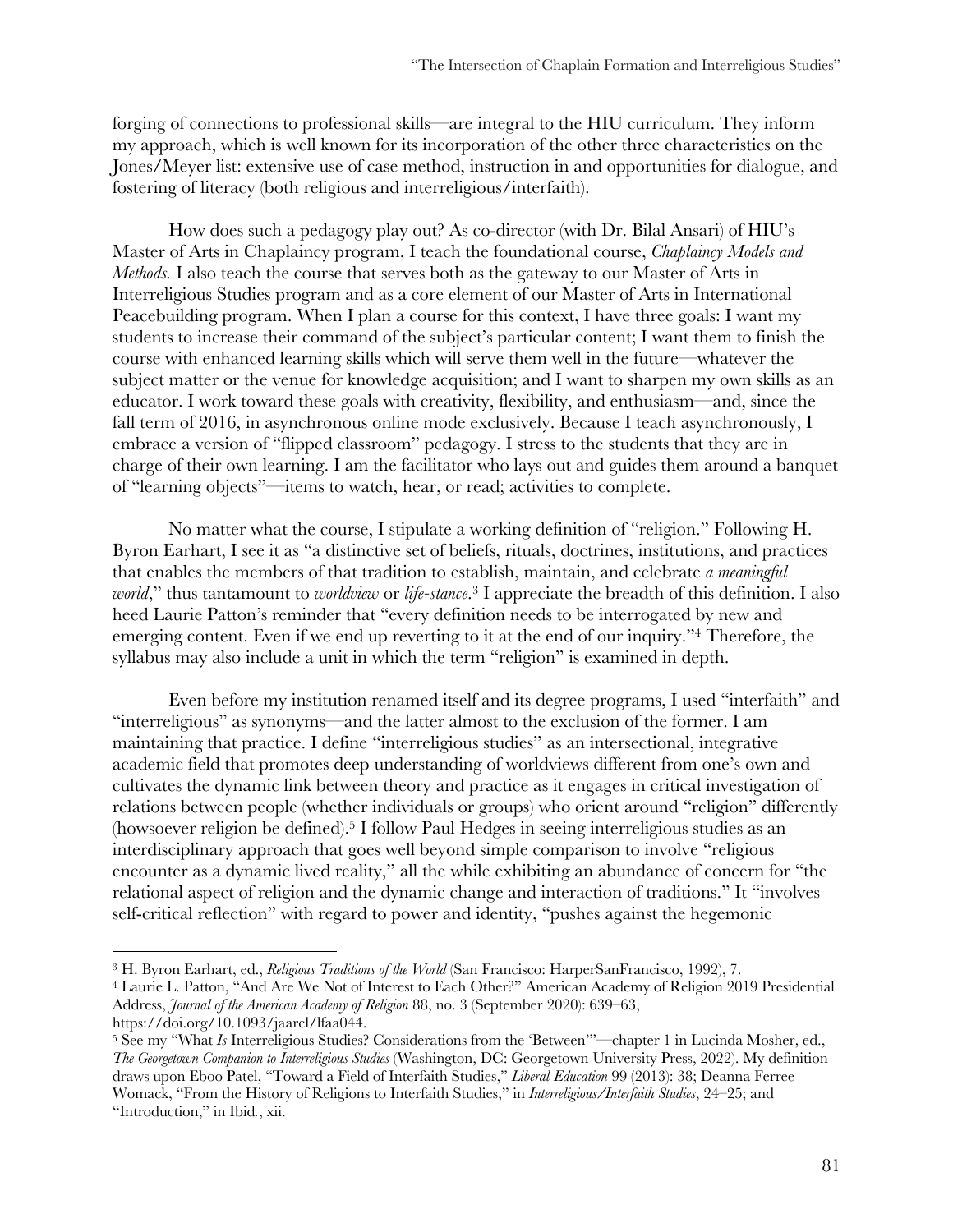boundaries," and does not require a "clear boundary between the scholar and the practitioner" or between "theological questioning" and "scholarly reflection."6

Hartford International's master's degree in Interreligious Studies (MAIRS) is a 36-credit hour graduate degree that provides strong grounding in the foundational concepts and methods of the field as it engages students in advanced academic study of the lived reality of religions in public multifaith contexts—and relations between them. Required courses include team-taught seminars. Elective courses and a "final requirement" (thesis or project) enable specialization. The MAIRS curriculum facilitates the interaction of students from different religious traditions as they study the various topics and disciplines of religion. Whereas, in the nine cases studied by Jones and Meyer, it was necessary to go outside the classroom and beyond the circle of learners in order to have "encounters with religious diversity," my HIU course rosters usually are quite multireligious. My online students encounter this inherent religious manyness in the discussion forums, in comment threads on pre-recorded lectures, and in assigned one-on-one conversations. Yet, I still value and make room in the course for site visits and guest lecturers.

As I have designed it, *Introduction to Interreligious Studies* is an intersectional, integrative course that promotes deep understanding of worldviews different from one's own. The course integrates theory and practice in exploring how diverse individuals and groups understand "religion" and how those with differing understandings relate to one another. It cultivates the dynamic link between theory and practice as it engages in critical investigation of relations between people (whether individuals or groups) who orient around "religion" differently. As students learn about this field's history, its core principles, and its signature methodologies, they consider such themes as the meaning of "religion," the discourse of "othering," theologies of religious difference, comparative theology, interreligious hermeneutics, urban social history methodologies, interreligious dialogue, and faith-based collaboration—all the while improving their religious and interreligious literacy and developing skills necessary for interreligious engagement.7

Stephen Prothero defines religious literacy as "the ability to understand and use in one's day-to-day life the basic building blocks of religious traditions—their key terms, symbols, doctrines, practices, sayings, characters, metaphors, and narratives."8 I don't disagree. However, I am more concerned that students in our MA programs gain what Eboo Patel calls "appreciative knowledge" about the many religions practiced in the US than that they internalize any particular list of key terms, symbols, doctrines, practices, and so on. That is, I expect that exactly *what* is learned will differ from one class member to the next. Hence, I have devised a tool for assessing students' religious literacy baseline and progress. By including in each module the shining of a spotlight on a particular religion, it may seem that I am superimposing a world religions course on another. However, the course-time apportioned for acquisition of facts about specific religions is comparatively small; and my purpose is spotlighting has mostly to do with making sure that course participants know where to turn when religion-specific questions arise.

<sup>6</sup> See Paul Hedges, "Interreligious Studies: A New Direction in the Study of Religion?" in *Bulletin of the British Association for the Study of Religions* (November 2014). 7 Jones and Meyer note that they have chosen not to provide a formal definition of *dialogue*. I, however, usually do.

As I define the term, *dialogue* is a dialectical mode of relationship—a particular genre of conversation that takes time,

<sup>&</sup>lt;sup>8</sup> Stephen Prothero, *Religious Literacy: What Every American Needs to Know—And Doesn't* (New York: HarperOne, 2008),  $11-12.$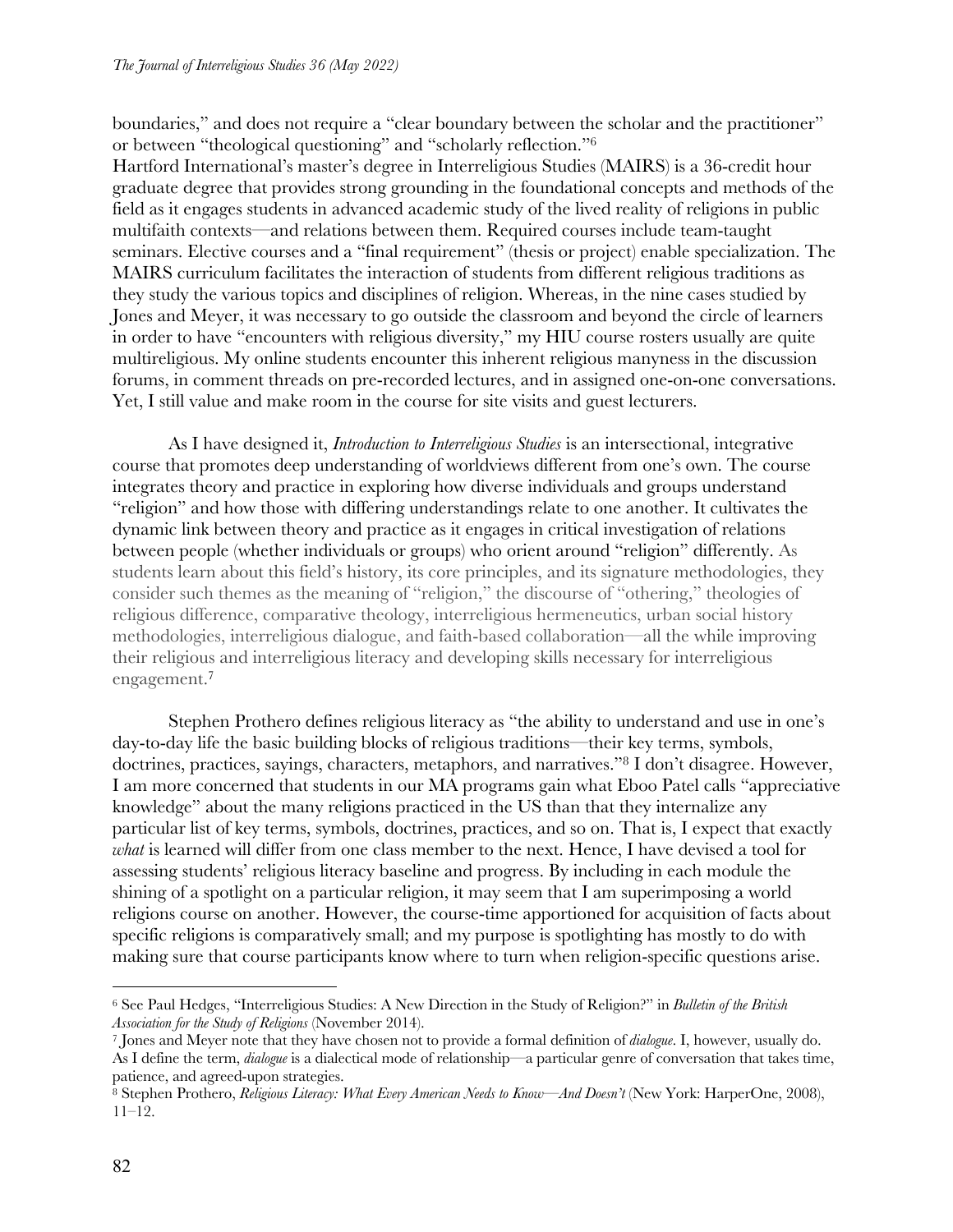Obviously, *Introduction to Interreligious Studies* is a vehicle for learning what "interreligious studies" *is*. In it, the core principles of the discipline of interreligious studies are simultaneously examined and employed. However, *because of* what interreligious studies is, I tell my students to expect that we shall always be doing several things at once. Therefore, while each module focuses on a particular aspect of interreligious studies, every module also addresses religious literacy in some way; and several give particular attention to peacebuilding in interreligious perspective. The course makes considerable use of experiential methodologies—among them, study in pairs, site-visiting, interviewing, and of course, working with decision-based case studies. Calling case method the "signature pedagogy" of the field, Jones and Meyer wonder whether and how it takes students beyond skills and action to "kinds of analysis, critical thinking, and development of a civic orientation." In my courses, case assignments are opportunities to assess actual situations from multiple vantage-points. That process requires connection-making to other course resources; and that facilitates the move toward critical thinking, civic orientation, and practical application.

In *Chaplaincy Models and Methods*, the core principles of the discipline of interreligious studies are employed, but not examined. As with *Introduction to Interreligious Studies,* this course is designed to expand students' multireligious understanding as it introduces (or reviews) the breadth of the spiritual caregiving profession and the importance of embodying the standards of practice embraced by the field's major credentialing agencies. Enrollees are introduced to the integration of theory and practice of spiritual caregiving, and to exploration of theological claims about the transcendent, human beings, and the nature and meaning of healing or suffering from a plethora of religious perspectives: Muslim and Christian, yes; but also Hindu, Buddhist, Jewish, Humanist, and several others. These themes and more are addressed further in the program's other required courses, electives, and fieldwork requirements.

Significantly, in developing new master's degree programs, HIU has embraced a form of competency-based education—which is most obvious in our quite deliberate and explicit keying of the goals and outcomes of each element of the chaplaincy curriculum to the BCCI's *Common Qualifications and Competencies for Professional Chaplains*. Therefore, it was with great interest that I read Christine Hong's recent *Decolonial Futures,* in which she calls the usefulness of competency inventories into question.<sup>9</sup> Hong makes a compelling case for "unseating the term 'competency'," because of its violent foundations and its problematic assumption that attainment of "mastery in a culture or religion outside one's own" is even possible.10 She calls for replacement of a "competency framework" with development of "interreligious and intercultural intelligence" centered through the voices, experiences, and narratives of minoritized people and defined as "an embodied posture. . . of humility, deep listening, and understanding." Such a posture, she asserts, enables fearless engagement "in the sharp critique of the powers that be."11 Hong does say that competency-based education models make sense—that competency is indeed a positive thing—in vocations in which mastery of topics and skills is a matter of life or death. I believe that

<sup>9</sup> Christine J. Hong, *Decolonial Futures: Intercultural and Interreligious intelligence for Theological Education* (Lanham, MD: Lexington Books, 2021), 2.

<sup>10</sup> Hong, 17.

<sup>&</sup>lt;sup>11</sup> Hong, 9, 21. See also, Howard Gardner, *Intelligence Reframed: Multiple Intelligences for the* 21<sup>st</sup> *Century* (New York: Basic Books, 1999). His seven intelligences are musical-rhythmic, visual-spatial, verbal-linguistic, logical-mathematical, bodily-kinesthetic, interpersonal, and intrapersonal.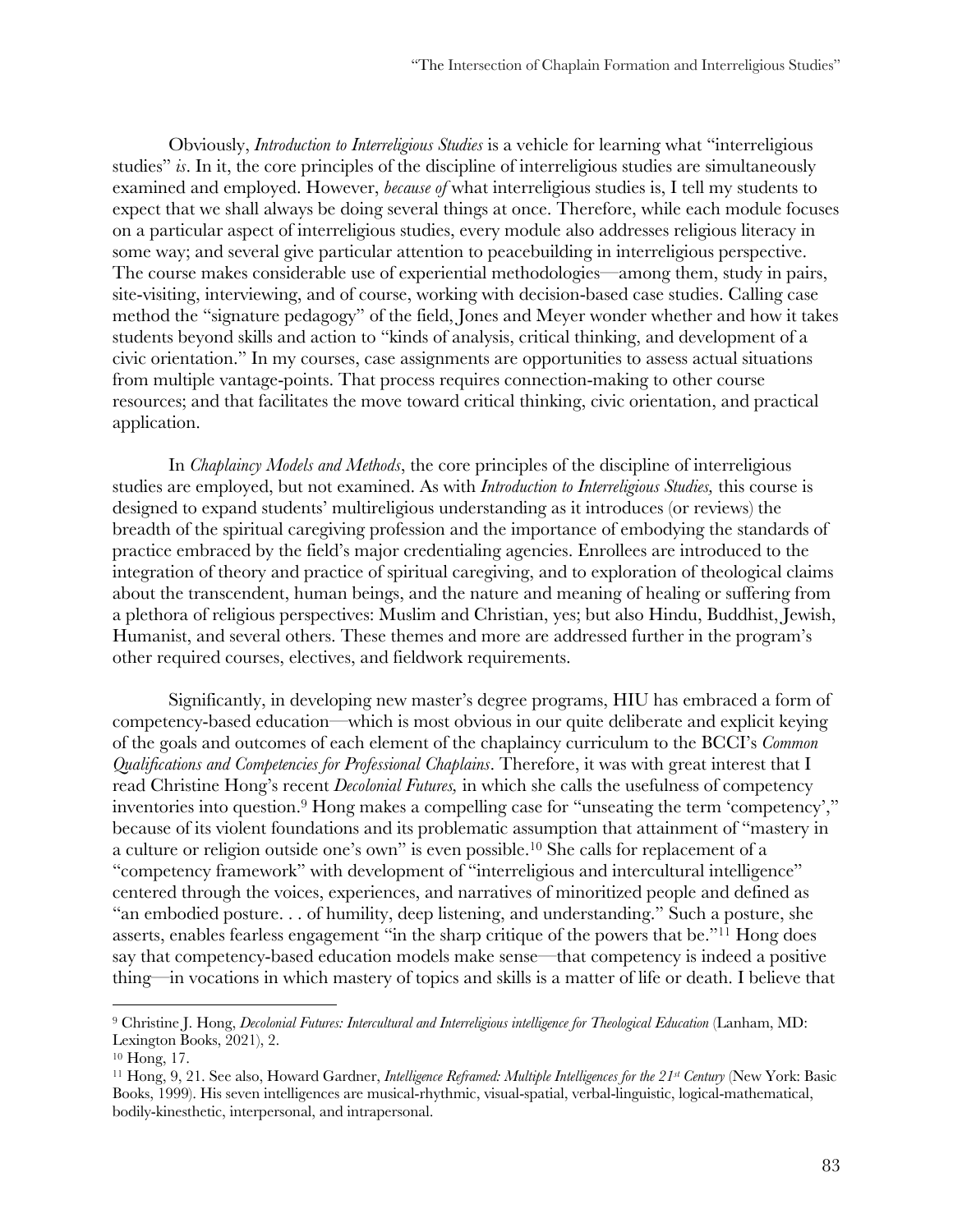chaplaincy is such a vocation. Chaplains work with vulnerable populations, after all. Therefore, we should want them to be proficient.<sup>12</sup>

All of the above informs my reflection on my own pedagogy at the intersection of chaplain formation and interreligious studies. Yes, I note: I pay much attention to the BCCI's list of qualifications and standards—and this includes provision of a tool for student self-assessment. About that tool one student remarked, "Exploring my own competencies and qualifications for chaplaincy caused me to realize the areas where I needed to concentrate my efforts." I also employ the "wise interfaith caregiving" paradigm developed by Leah Dawn Bueckert and Daniel S. Schipani. It emphasizes the integration of *knowing*, *being*, and *doing*—categories which Bueckert and Schipani define and describe in detail. <sup>13</sup> To be wise, they contend, is to be competent. By competencies, they mean *necessary dispositions and capacities—*that is, "those personal and professional qualities or assets with which caregivers meet the standards of practice in a wide variety of care giving situations."14 In their model, professional wisdom's core competencies of being, knowing, and doing correlate with professional standards: chaplaincy's key values, vocational commitments, and legally binding professional and ethical requirements. As Bueckert and Schipani see it, the formation of truly *wise* interfaith professional spiritual caregivers involves a combination of pedagogies that broaden and deepen multireligious understanding, foster ability to be a gracious and wise presence, and cultivate comfort with the art of "companioning."

As I do for the BCCI list of competencies and qualifications, I provide my students with tools for self-tracking of progress toward the *dispositions and capacities* outlined by Bueckert and Schipani as essential for wise spiritual caregiving. I also measure improvement in multireligious fluency, but *not* in a manner that demands internalization of a fixed list of facts or vocabulary. I challenge hegemonic frameworks, pivot toward justice matters as they arise, and encourage my students to do likewise. In short, my approach to chaplaincy education is informed by the methodologies and concerns of Interreligious Studies itself: interdisciplinarity, intersectionality, prioritizing the margins, preference for dialogical approaches; and my approach to introducing the field of Interreligious Studies per se involves large measures of wise spiritual caregiving. I cannot help but use the term *competency,* but I believe I mean by it something similar to Hong's notions of intelligence and proficiency.

Without doubt, Interreligious Studies is served quite well by many instructional modes. However, the asynchronous online instructional mode (with which, as explained above, I am well practiced) is uniquely suited to it—a point argued by my HIU colleague, educational design expert Brian Clark.15 Highly effective online education, he explains, makes use of insights and practices from philosophies exemplified by the inherently dialogical Community of Inquiry Model of distance education. "It is hard to imagine a philosophy of education more suited to interreligious studies," Clark says, "since it stresses the interplay between the learning that takes place within each individual and the learning that takes place between and among members of

<sup>12</sup> See the review by Axel Marc Oaks Takacs of Christine Hong's *Decolonial Futures* in *The Journal of Interreligious Studies*  33 (August 2021): 113–16. 13 See Leah Dawn Bueckert and Daniel S, Schipani, eds., *You Welcomed Me: Interfaith Spiritual Care in the Hospital*

<sup>(</sup>Kitchener, Ontario: Pandora Press, 2010).

<sup>14</sup> Bueckert and Schipani, 170.

<sup>15</sup> Clark makes this point in a conversation included in Lucinda Mosher, "What *Is* Interreligious Studies? Considerations from the 'Between'," in *The Georgetown Companion to Interreligious Studies,* 3–14.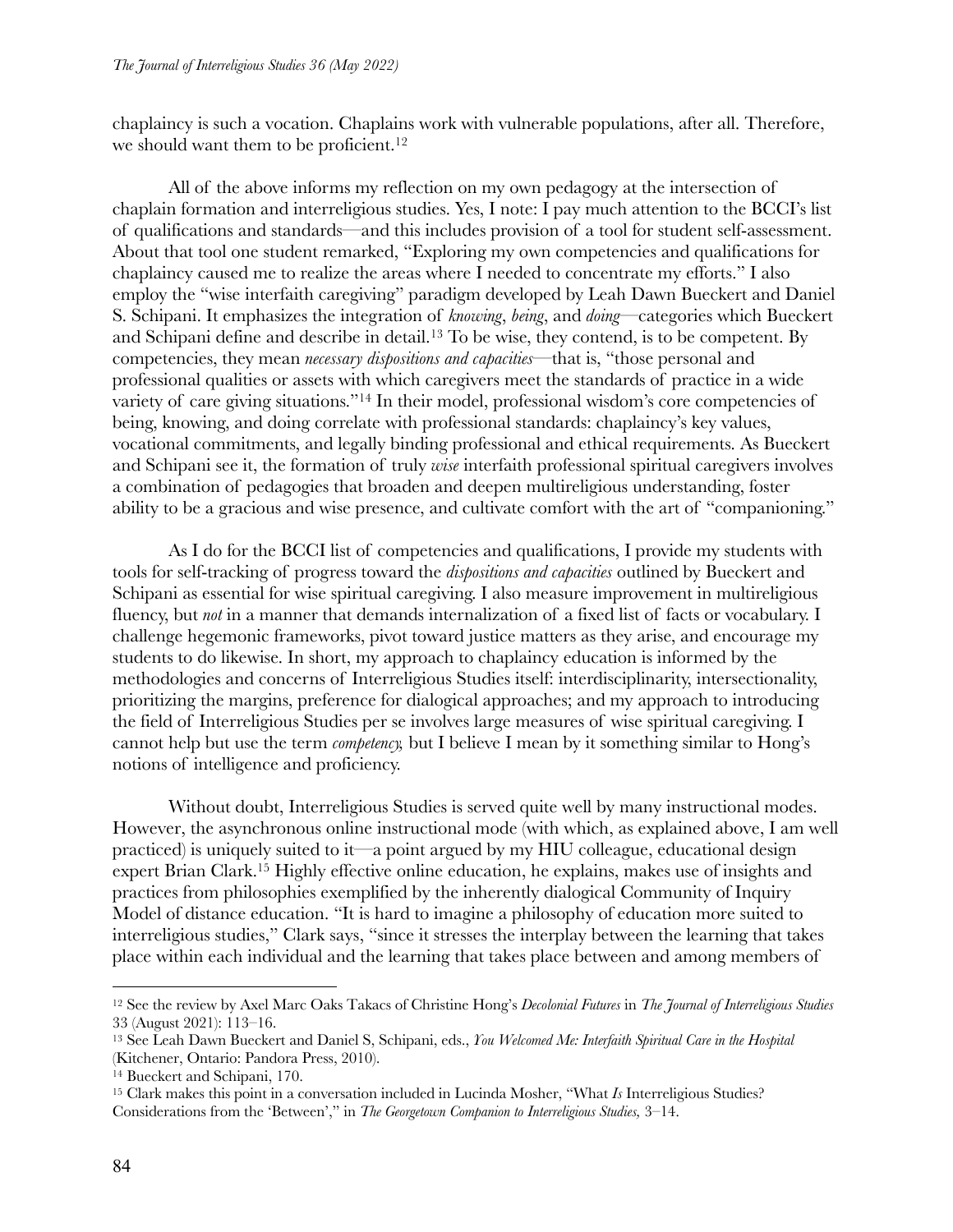the learning community."16 With its emphasis on *Social Presence* (engagement of each participant with other participants and in relation to the course community), *Teaching Presence* (the instructor's engagement with participants and through the design of the social and cognitive environment), and *Cognitive Presence* (individual learning through engagement with course content), the Community of Inquiry Model transcends the physical absence that is an obvious attribute of asynchronous courses.17

Clark notes that the essential insight of the Community of Inquiry Model "is that the learning of individual participants best flourishes in the midst of a highly supportive and highly engaged community that works together to learn and make meaning." In this model, the role of the teacher has to do with "curating and cultivating the learning community, arranging the social and cognitive environment in which communal and individual meaning making can flourish, serving as host and convener of the community." The value of this model for interreligious education is that it offers clear guidance on the design of courses and the role of teachers who wish to create deeply dialogical learning communities that can provide these vital forms of presence—even at a distance.

Having distilled a list of common characteristics of interreligious/interfaith studies education, researchers Jones and Meyer have yet another question for all of us in the field: "So, how has your teaching changed over the past three years?" Beneath this question lies another: is it now possible to discuss American religious diversity without also thinking about race? They sense that many Interreligious Studies instructors have become more deliberate in addressing systemic racism. I am one. In recent syllabi, the topic's presence is now more overt. Typically, my courses include lessons in ethics and the cultivation of leadership, interreligious collaboration, and communication skills. That continues; but the range of voices informing my lectures and being encountered through reading assignments is significantly broader.

Indeed, context is everything. Seated, as I am, at the intersection of chaplaincy formation and Interreligious Studies, I strive to design courses in which the independent studying so characteristic of asynchronous learning is balanced by multiple means of interaction (among the enrollees and between them and me)—such that a sense of "belonging to a circle of learners" can develop early on, then can sustain itself to the end of the semester. Members of my recent dialogical learning communities—for which employment of Interreligious Studies methods and insights may have been either explicit or implied—have applauded this pedagogy's relational aspects, its flexibility in working with concepts from a variety of locations, and its emphasis on critical self-reflection on one's own spaces in the "between." In every instance, the goal is provision of immersive learning opportunities that will enhance participants' ability to thrive in a religiously complex world.

<sup>16</sup> Ibid.

<sup>&</sup>lt;sup>17</sup> For more detail on the relationships between Social Presence, Teaching Presence, and Cognitive presence, see the Community of Inquiry website, http://www.thecommunityofinquiry.org/coi.